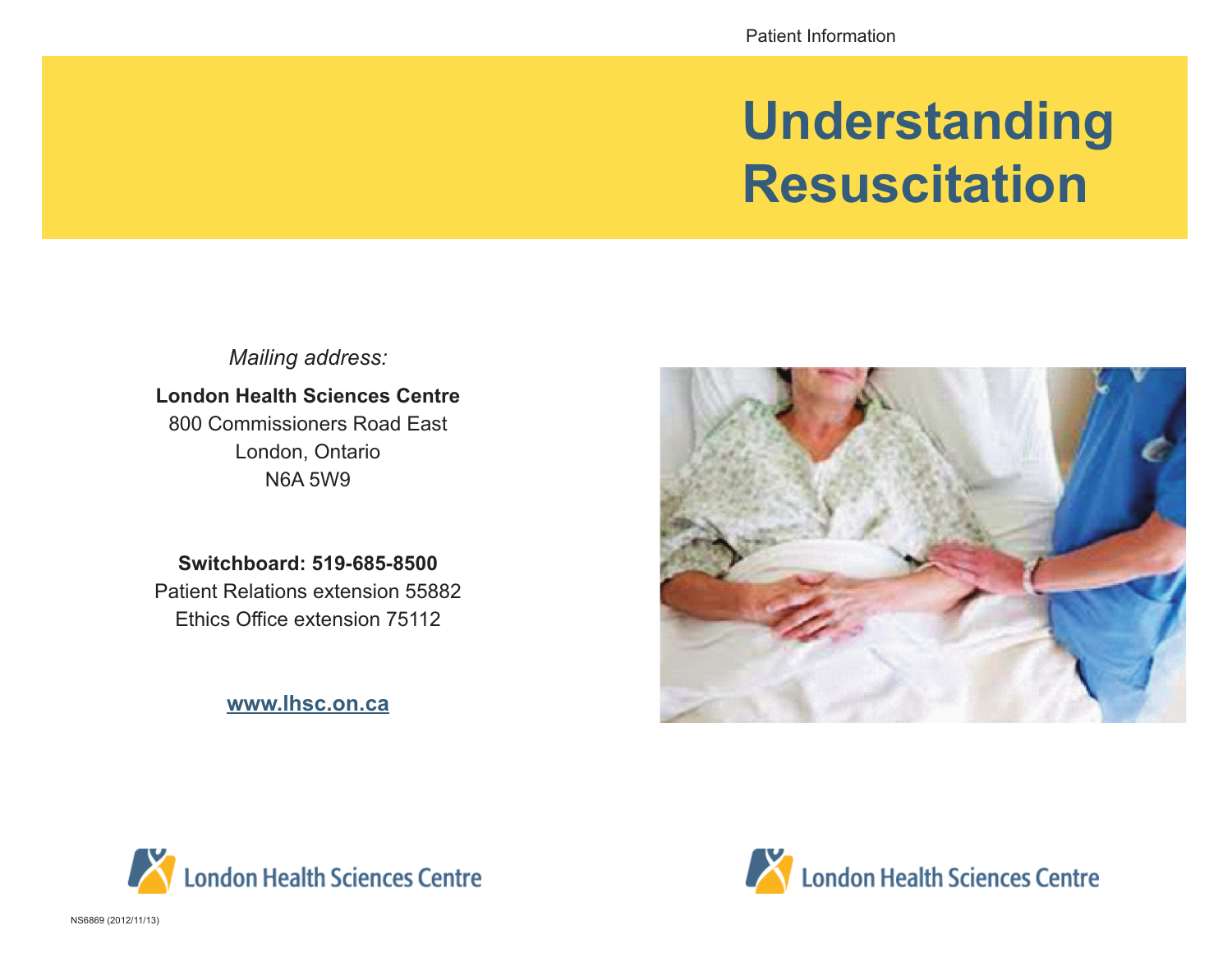At LHSC, our goal is to provide patients with safe, high quality and compassionate care. To ensure this, physicians will want to speak with at risk patients about resuscitation. We understand that conversations regarding resuscitation can be very difficult and stressful for you, your family and friends. To help you understand your options regarding resuscitation, this brochure explains:

- what resuscitation is
- how you will know whether it is relevant to you
- how decisions about it are made

As a patient you have the right to accept or decline treatments that are offered to you. This brochure can help you decide if resuscitation is a treatment that you would want. Talk to your doctor and others about it. Whatever you decide, you can always change your mind.

If you have questions about resuscitation, please speak with a member of your health care team (doctors, nurses and others). We also encourage you to share this brochure with family and friends.

#### **WHAT IS RESUSCITATION?**

Resuscitation describes medical interventions that are used in the event of an emergency when the patient has either no vital signs (i.e. the heart and lungs have stopped working), or is in immediate danger of dying. The goal of resuscitation is to attempt to stop or reverse the dying process.

## **TWO RESUSCITATION SCENARIOS**

**1. Vital Signs Absent** – When someone's heart stops beating, or lungs stop breathing, their body dies. When this occurs, healthcare professionals have only a few minutes when they can try to restart the heart by providing cardiopulmonary resuscitation (CPR) and other medical interventions.

#### **Who should I talk to about this important decision?**

You may wish to talk with those who are supportive to you in your family, or community or health care team. Within the hospital, supportive resources available to you include physicians, nurses, spiritual care providers, and social workers.

<sup>i</sup> Blinderman CD, Krakauer EL, Solomon MZ. Time to revise the approach to determining cardiopulmonary resuscitation status.

JAMA. 2012 Mar 7;307(9):917-8.

**ii** Larkin GL, Copes WS, Nathanson BH, Kaye W. Pre-resuscitation factors associated with mortality in 49,130 cases of in-hospital cardiac arrest: a report from the National Registry for Cardiopulmonary Resuscitation. Resuscitation. 2010;81(3):302-311.

**iii** Reisfield GM, Wallace SK, Munsell MF, Webb FJ, Alvarez ER, Wilson GR. Survival in cancer patients undergoing in-hospital cardiopulmonary resuscitation: a meta-analysis. Resuscitation. 2006 Nov;71(2):152-60. Epub 2006 Sep 20. Review.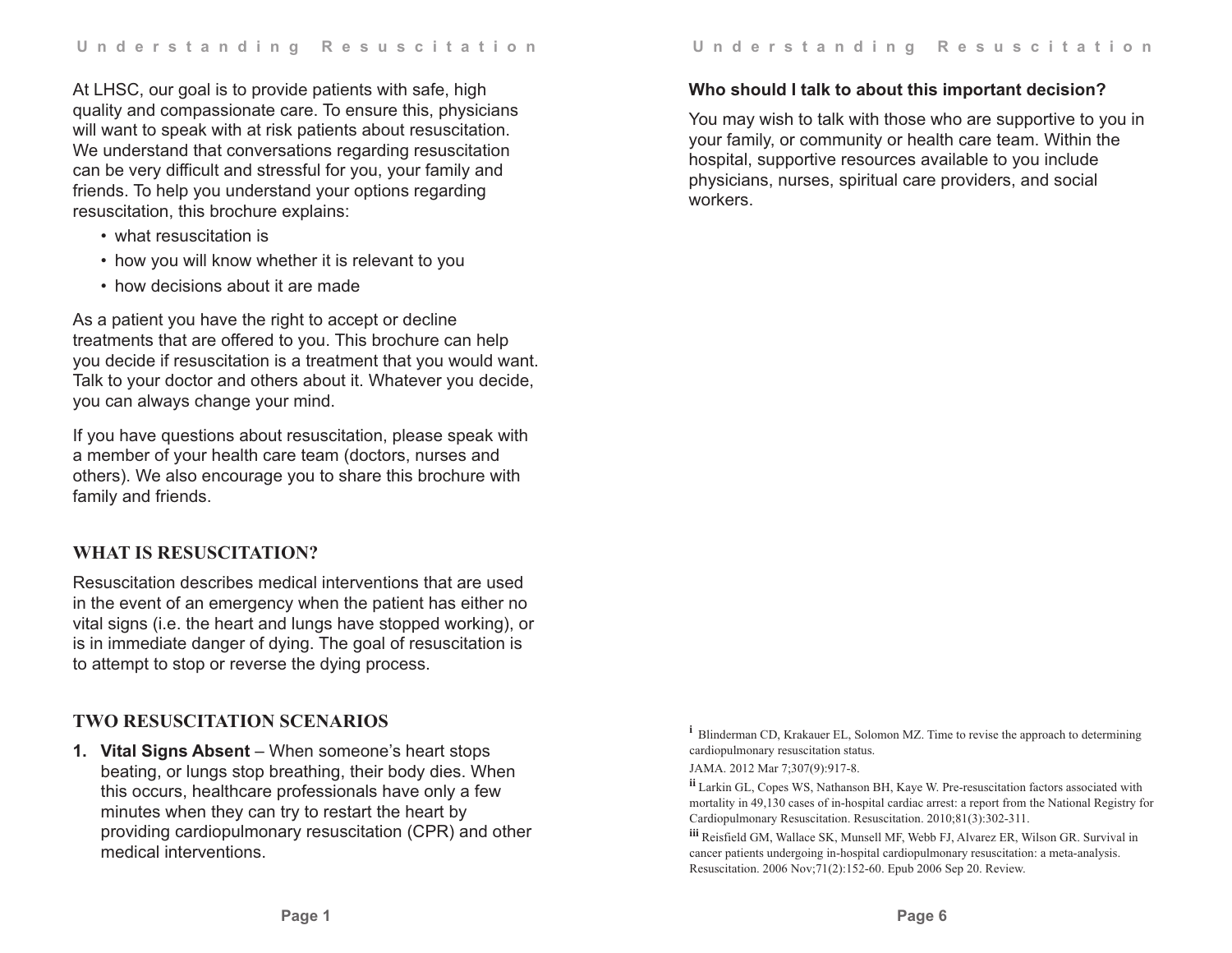# *Frequently Asked Questions ...*

#### **How successful is attempted resuscitation?**

Resuscitation when vital signs are absent is not nearly as successful as seen on television and in the movies. There are many factors that make resuscitation more or less likely to be successful. If CPR is attempted right away it may restart your heart, but often it does not. Ask your physician how your age, and the severity of your current medical problems may affect the likely outcome of CPR.

#### **What are some statistics on resuscitation?**

- On average, 16 out of 100 people whose heart stops while in the hospital, and who have CPR within a few minutes, leave the hospital alive, often with more health problems.**<sup>i</sup>**
- For people who are older, have health problems or require nursing home care, the odds are worse, and those who do survive are often left with more complications.**ii**
- When patients with some form of cancer have their heart stop in hospital, on average, 6 out of 100 people will leave the hospital alive.**iii**
- When patients with some form of cancer who are already in the Intensive Care Unit when their heart stops, only 2 out of 100 people, on average, leave the hospital alive.**iii**

#### **What happens when resuscitation is successful?**

If a patient's heart stops, and we are able to restart it they will likely be on machines for days to weeks in the Intensive Care Unit. The patient might also have brain damage, broken ribs from the compressions, weak lungs, or other new problems, and will need time to try to get better. Very few patients are able to return home or to independent living.

**2. Life Threatening Emergency** – In some emergencies, you may still have a pulse, or remain breathing, but require immediate interventions to try to prevent your body from dying. These may include elements of CPR, or other interventions that would still be considered resuscitation, such as intravenous medications to support the heart and blood pressure, face-mask (non-invasive) or airway (invasive) breathing machines to support the lungs, and dialysis to support the kidneys.

#### **WHAT DOES RESUSCITATION LOOK LIKE?**

Cardiopulmonary resuscitation (CPR) includes blowing air into your mouth, and putting a tube into the airway of your lungs for a machine to breathe for you. It also includes compressing or pushing on your chest very hard. Ribs are often broken from the pressure. Special medications and/or electric shocks may be used to try to get your heart to start working again. Resuscitation for Life Threatening Emergencies may include any of these interventions as well.

# **HOW DO STAFF DETERMINE WHETHER OR NOT TO ATTEMPT RESUSCITATION?**

LHSC staff will not provide any medical intervention that we know you do not want. If you have any specific wishes about resuscitation, please discuss them with your physician.

If you are acting in the capacity of Substitute Decision Maker on behalf of the patient and are aware of their wishes about resuscitation please tell their physician.

Your physician will have a conversation about resuscitation with you if they have any concerns that you may experience a life threatening emergency during your hospital stay. This will be an opportunity to discuss your goals and wishes and answer any questions you may have before decisions are made.